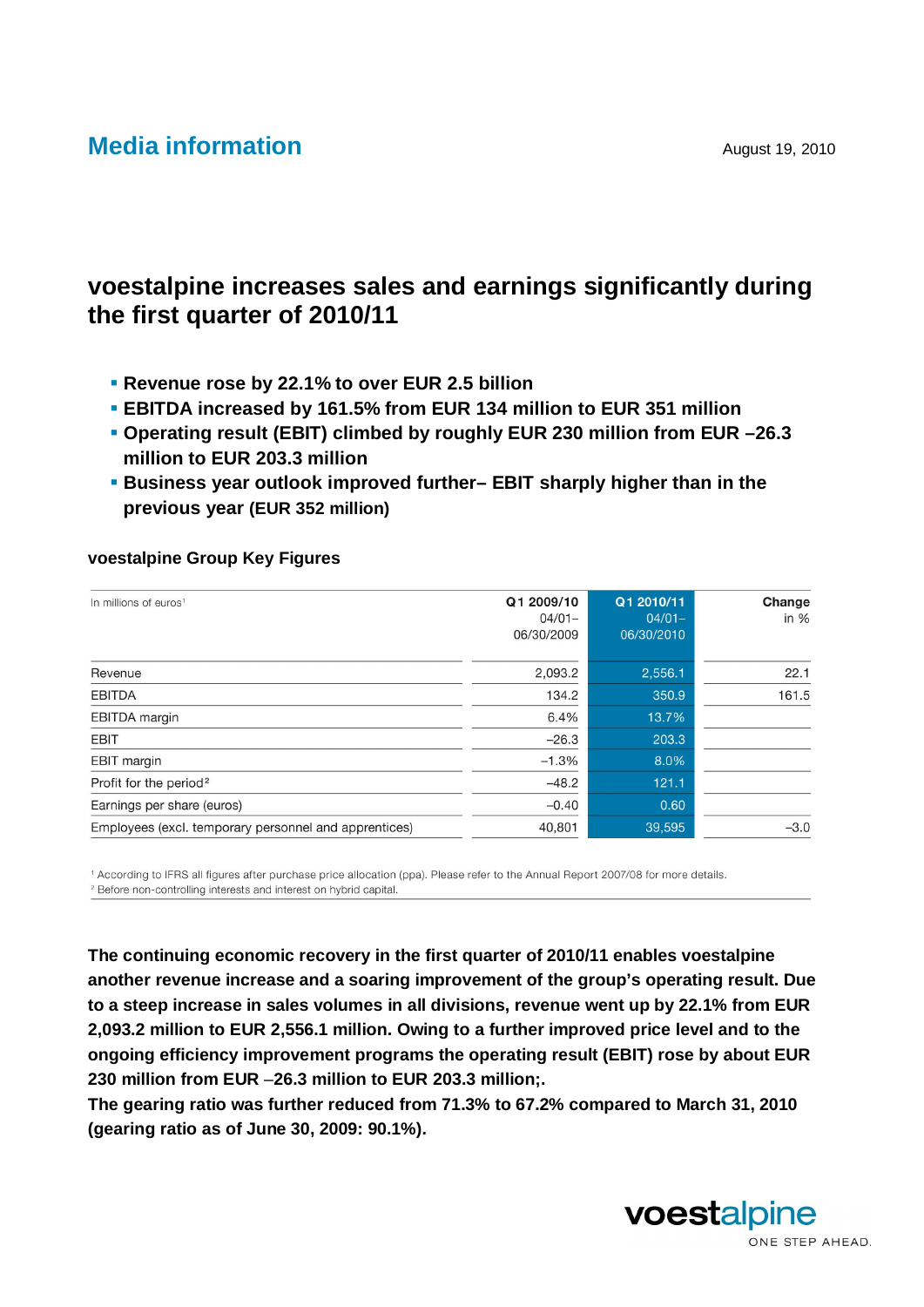# **Dr. Wolfgang Eder, Chairman of the Management Board and CEO of voestalpine AG:**

"Despite continuing doubts regarding a comprehensive global recovery, since early 2010, the industrial environment in most economic regions has been characterized by an unexpected momentum. From today's perspective, we can assume that the operating result of the business year 2010/11 will substantially exceed that of the previous year, aided by the efficiency improvement programms currently being implemented."

### **Market environment**

The **economic trend** during the first three months of the 2010/11 business year showed a **continuing recovery** in demand in **almost all** of the voestalpine Group's major **markets** and **across all industries**. For example, the European automobile industry reported growth of unit production figures that was well into double digits, driven primarily by demand from the Asian markets, with China at the forefront. In the important customer segments of energy. mechanical engineering, plant construction, the commercial vehicle industry, and the white goods segment, there was a marked rise in demand. Additionally, the **shift in the exchange rate euro/US dollar** resulted in a particular improvement of the global competitive position of suppliers from the euro zone. Only the construction industry was still weak, where investments fell during the financial crisis and now the effects of government cost-cutting programs are making themselves felt.

Overall, worldwide economic recovery continued during the first quarter of 2010/11, although its pace differed strongly from region to region. While the progress of **recovery in the EU** during the first calendar quarter was still **rather cautious**, the second quarter experienced a **strong boost** in demand from the export markets due in part to the **weaker euro vis-à-vis the US dollar**. The continuing robust economic momentum from the **emerging markets, in particular China, India, and Brazil,** played a **crucial role** in this development. While most of the EU countries north of the Alps profited from this trend due to their reliance on exports, a sustained recovery in Southern and Eastern Europe remains elusive. This trend is fueled by caution on the part of investors and consumers, which is due to uncertainty, as well as by rigorous national cost-cutting measures.

In the **USA**, the economic recovery increasingly **lost its momentum** during the second calendar quarter. The high unemployment figures and the resulting lower consumer spending are the primary obstacles, making a roll-back of government stimulus measures and thus a reduction of the high level of public debt unlikely in the foreseeable future.

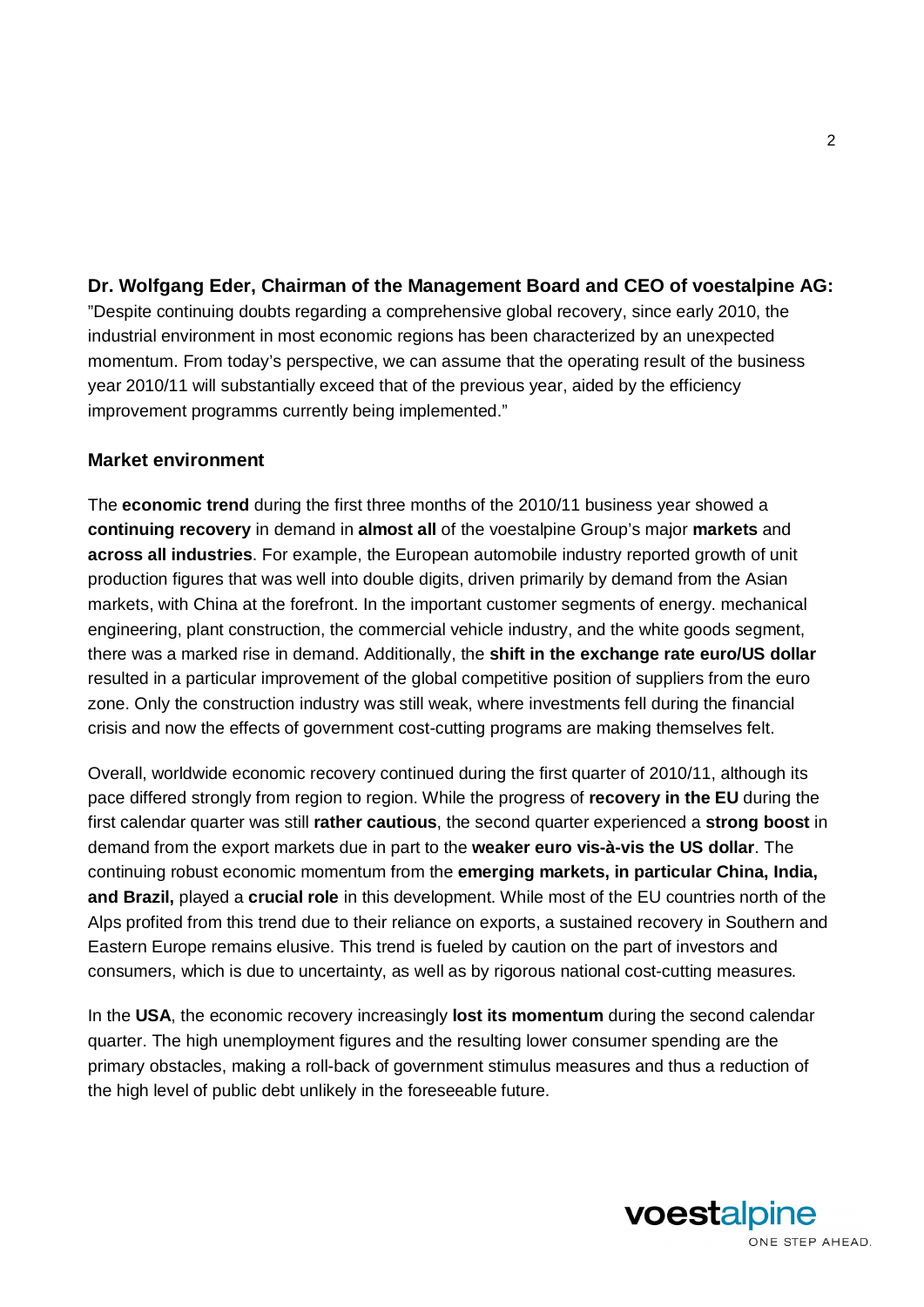# **Operating result rose for the fourth consecutive time3,4**

Due to the improving economic circumstances and increasing cost savings resulting from the implementation of efficiency improvement and cost-cutting programs, the voestalpine Group achieved very significant growth in revenue and profit during the first three months of the business year 2010/11 not only in comparison to the same period of the previous year; it also recorded higher figures vis-à-vis the immediately preceding quarter for the fourth consecutive time.

The Group's **revenue** went up in the first quarter of 2010/11 compared to the first quarter of the past business year by EUR 462.9 million (+22.1%) from EUR 2.093.2 million to **EUR 2,556.1 million**.

Carried by the positive business performance of all the divisions, the voestalpine Group was able to boost its revenue—including vis-à-vis the immediately preceding quarter (Q4 2009/10)—by an additional 13.0% from EUR 2,261.7 million to EUR 2,556.1 million.

The improved economic situation, the profit threshold (break-even point) that has been lowered in the course of the crisis, and the success in implementing optimization programs are reflected in the profit from operations before depreciation and amortization (EBITDA) even more strongly than in the level of revenue. In comparison to the first quarter of 2009/10, the rise in revenue of 22.1% resulted in **EBITDA** that went from EUR 134.2 million to **EUR 350.9 million**, representing an increase of 161.5%; this means a Group margin in the first quarter of 2010/11 of **13.7%** (previous year: 6.4%).

The gain by EUR 100.6 million from EUR 34.0 million to EUR 134.6 million (in absolute figures) means that the Steel Division was able to improve EBITDA almost fourfold. Viewed in relative terms, the Special Steel and Profilform Divisions boosted EBITDA most markedly from EUR 4.7 million to EUR 77.1 million and from EUR 7.1 million to EUR 39.1 million, respectively. But the Automotive Division's EBITDA also more than doubled from EUR 12.7 million to EUR 26.4 million. Despite an already very high comparative EBITDA figure in the previous year and the noticeable drop in rail prices, the Railway Systems Division—carried by the very positive performance in the wire and seamless tube segments—again improved EBITDA by 4.1% from EUR 87.4 million to EUR 91.0 million.

1



 $3$  In accordance with IFRS, all figures after application of the purchase price allocation (ppa).

 $^4$  The business segments Precision Strip and and Welding Consumables, which had previously been part of the Special Steel Division, were reassigned to the Profilform Division and the Railway Systems Division, respectively. In order to enable a better means of comparison, the divisional figures for the relevant quarter of the previous year was adjusted accordingly; the Group's figures remained unchanged.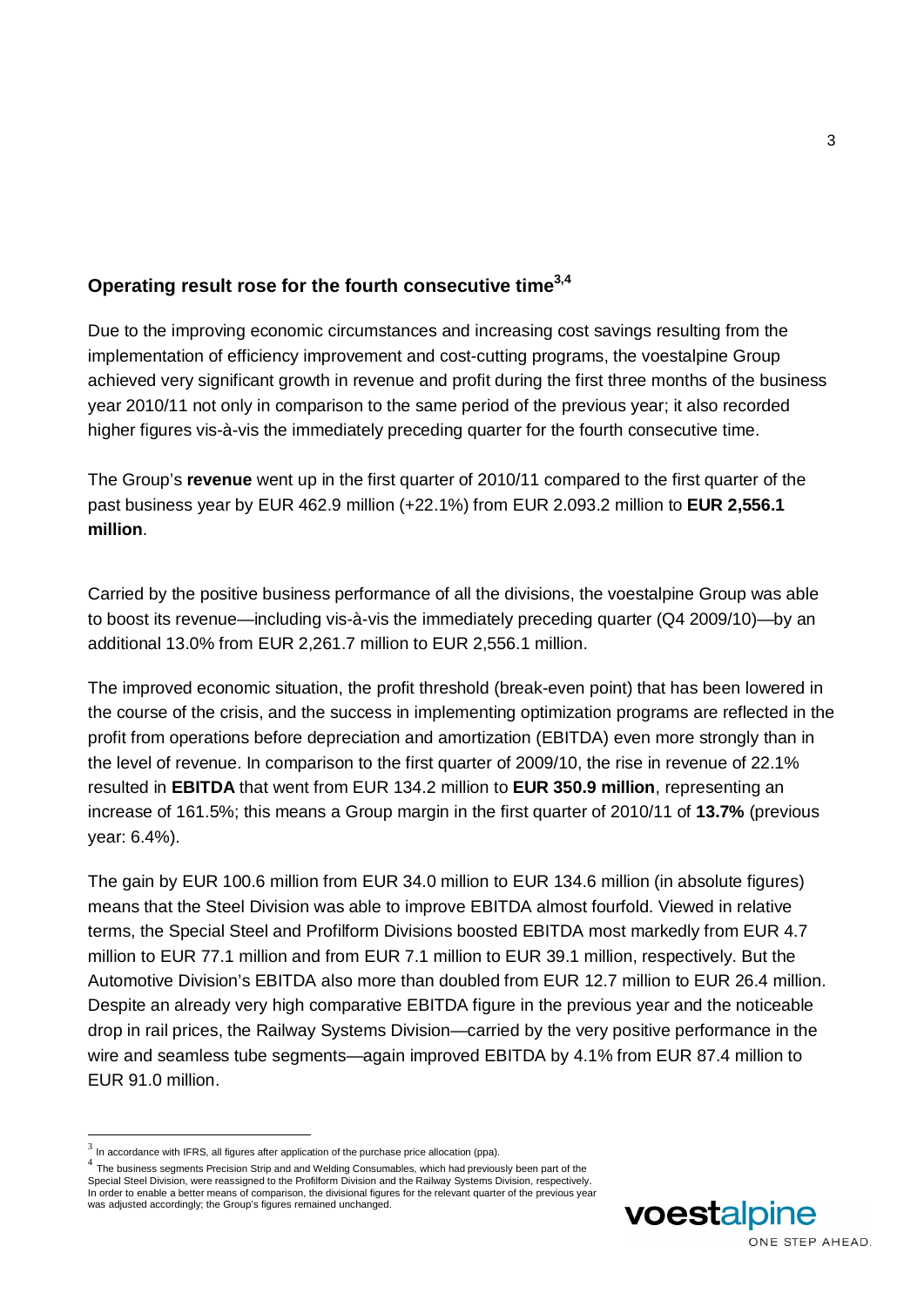In a direct comparison to the fourth quarter of 2009/10, the increase in EBITDA of 3.1% (from EUR 340.4 million to EUR 350.9 million) is still lagging behind due to the fact that raw material prices went up as much as 100% as of April 1, 2010 and can only passed on to customers over time.

In comparison to a slightly negative **EBIT** of EUR –26.3 million in the first three months of the business year 2009/10, the Group recorded an operating result for the same period of 2010/11 that was **EUR 203.3 million** higher, a very satisfactory figure considering the still tense economic situation; this represents an **EBIT margin of 8.0%** ( after –1.3% in the previous year). As all divisions posted clearly positive operating results, they all contributed to this gratifying development.

Compared to the immediately preceding quarter (fourth quarter of 2009/10), EBIT rose in the first quarter of 2010/11 by 15.0% from EUR 176.8 million to EUR 203.3 million; this represents a far more significant gain than EBITDA growth.

Due to an operating result that was up strongly in the first quarter of 2010/11 compared to the same period of the previous year, rising from EUR –70.1 million to EUR 156.5 million, the profit before tax (EBT) turned around. **The profit for the period (net income)<sup>5</sup>** came to **EUR 121.1 million** (compared to EUR –48.2 million in the previous year).

Equity went up in the first quarter of 2010/11 compared to March 31, 2010 by 4.1% from EUR 4,262.4 million to EUR 4,435.9 million. This increase is largely the result of the markedly positive profit for the period of EUR 121.1 million and foreign exchange rate effects of EUR 52.8 million. Compared to March 31, 2010, **net financial debt** declined by 1.8% from EUR 3,037.3 million to **EUR 2,981.8 million** due to the very good operating result and the investment expenditure that was substantially lower than depreciation. Thus, as of the end of the first quarter of 2010/11, the voestalpine Group's **gearing ratio** (net financial debt as a percentage of equity) was **67.2%**, which means that it was reduced within a period of just three months by another 4.1 percentage points compared to the gearing ratio as of March 31, 2010 (71.3%).

The Group's crude steel production in the first quarter of 2010/11 was 1.96 million tons, 54.3% higher than the previous year's corresponding figure (1.27 million tons). At 1.36 million tons, the Steel Division reported a 47.8% growth in production, and at 390,000 tons, the Railway Systems Division reported an increase in output of 50.0%. The Special Steel Division more than doubled its production from 90,000 tons to 210,000 tons.

-



 $<sup>5</sup>$  Before non-controlling interests and interest on hybrid capital.</sup>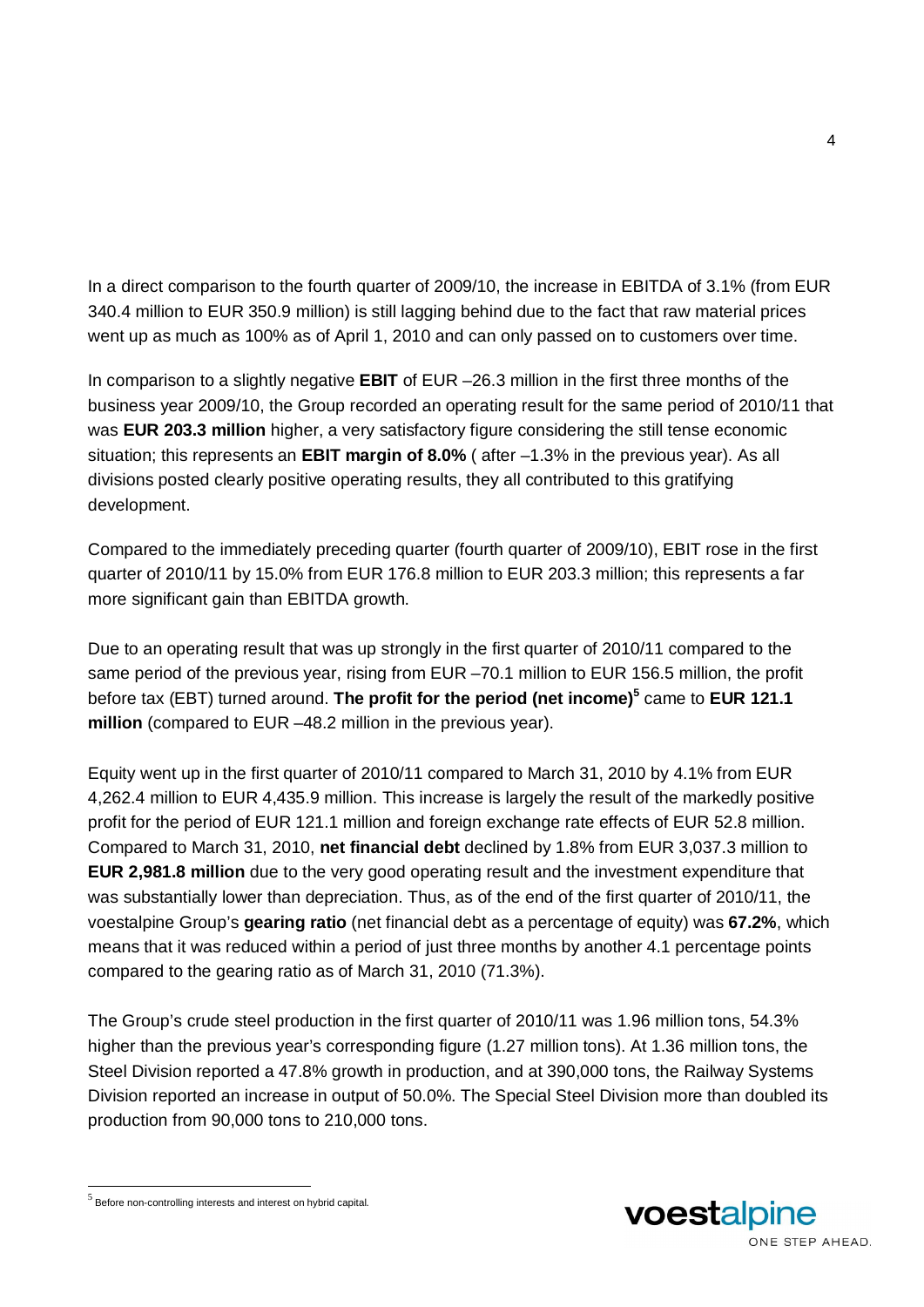#### **Investments**

The investments of the voestalpine Group in the first quarter of 2010/11 came to EUR 80.0 million. As compared to the already significantly reduced investments during the first three months of the previous business year (EUR 140.2 million) due to the economic crisis, this is an additional decrease of EUR 60.2 million or 42.9%. This means that the investment expenditures of all the divisions and of the Group as a whole continue to be substantially lower than the level of depreciation (EUR 147.6 million). Nevertheless, we are continuing to consistently pursue all projects that aim to extend our leadership role, both in technology and quality.

### **Railway Systems Division launches joint venture for turnout prodution in Turkey**

In early May 2010, the VAE Group of the Railway Systems Division signed an agreement relative to the construction of a new turnout plant that will be built in Turkey within the scope of a joint venture between the Turkish State Railways (TCDD), the Turkish steel manufacturer Karabuk Demir Celik Sanayi ve Ticaret A.S. (Kardemir), and VAE. The new production facility in the province of Cankiri in Central Turkey will manufacture both high-speed switches for new railway lines and switches for the modernization of existing ones. The first expansion stage represents an investment volume of about EUR 10 million. At 51%, VAE holds the majority stake in the joint venture, Kardemir has 34%, and the Turkish State Railways have 15%.

#### **Number of employees in the Group dropped by 3 percent**

As of June 30, 2010, the voestalpine Group had **39,595 core employees** worldwide (not including apprentices and temporary staff). Compared to the first quarter of the past business year (40,801 employees), this corresponds to a reduction of 3.0% or 1,206 employees.

As of June 30, 2010, **reduced working hours** Group-wide were limited to **only 143 employees** mostly in the Special Steel and Railway Systems Divisions. Compared to March 31, 2010 (1,460), this corresponds to a decline of 90% or 1,317 employees, while compared to June 30, 2009, this represents a reduction by 98.7% or 11,173 employees.

As of the end of the first quarter of 2010/11, the voestalpine Group was training **1,446 apprentices**—almost as many as in the previous year (1,466).

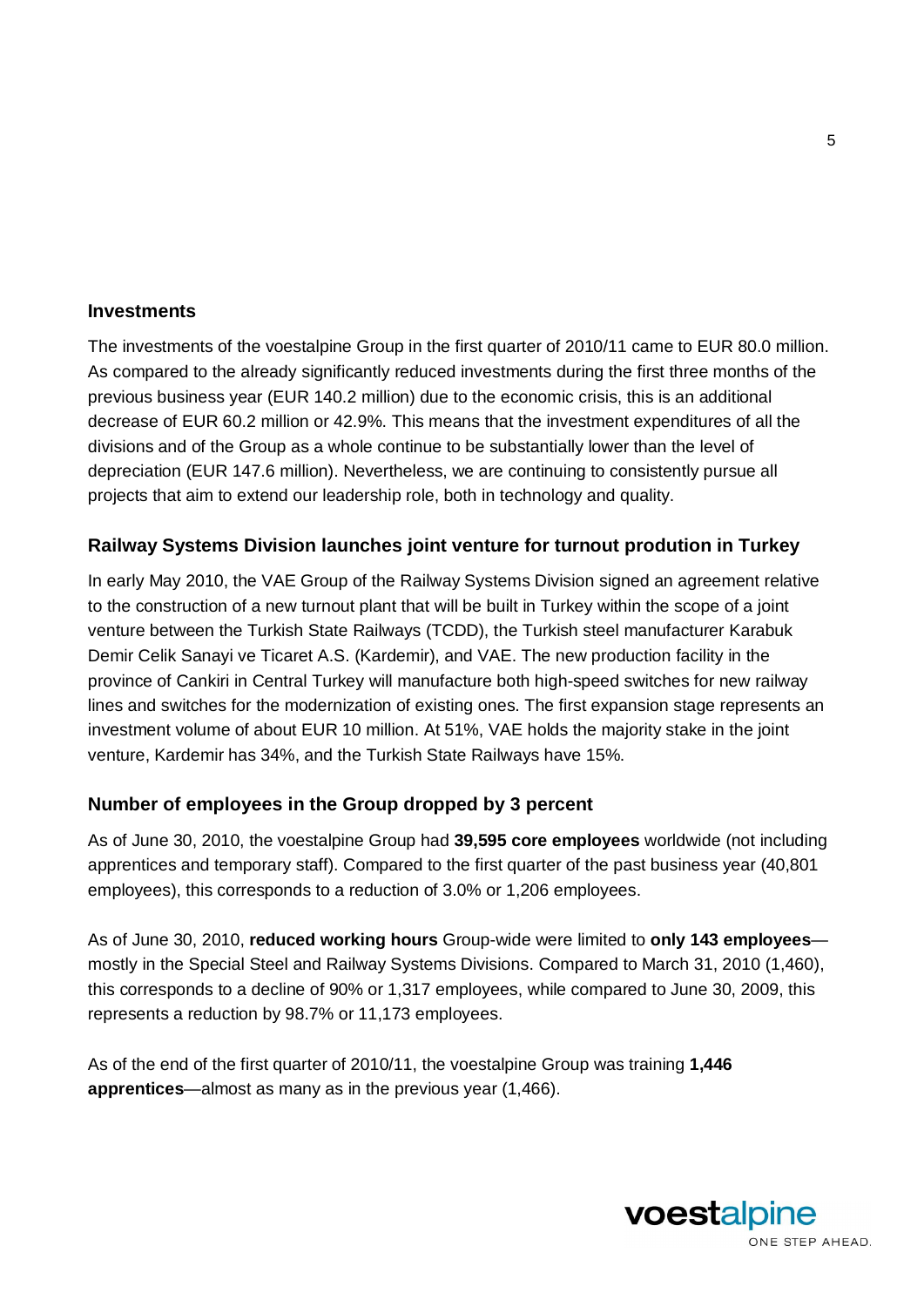# **Current market development shows unexpected momentum despite difficult conditions**

The expectations expressed at the presentation of the annual financial statements for 2009/10 three months ago for the business year 2010/11 have proven correct, both with regard to the macroeconomic development and industry-specific trends.

#### **Critical developments in the USA**

The **doubts regarding a comprehensive global recovery** have not declined since then, albeit the reasons have shifted somewhat. While at the beginning of the summer, Europe, with its public debt problems and with discussions regarding the stability of the euro on one hand, and China, with doubts about the sustainability of its growth rates on the other, were at the forefront of the critical discussion, today, the question that is increasingly being raised is in how far the USA will be able to fulfill the expectations for a sustained economic recovery. Even if economic consolidation in Europe and the concurrent largely stable growth in Asia continue, a secure upward trend in the USA is necessary to finally overcome the crisis of the past two and a half years.

# **Capacity utilization closing in on pre-crisis level; positive trend relative to operating results continues**

While the global economic conditions are still giving rise to doubts regarding the sustainability of the recovery, since early 2010, **the industrial environment** in the major economic regions has been characterized by a **momentum that is unexpected** in its intensity. For the voestalpine Group, this means that the question of demand and capacity utilization in all five divisions is again gradually approaching the situation that was present in the fall of 2008 prior to the economic crisis. From today's perspective, this means **full capacity utilization in the Steel and Railway Systems Divisions and a capacity utilization of about 90% in the Special Steel, Profilform, and Automotive Divisions for the second half of the 2010 calendar year**.

The development of the Group's operating result is still somewhat different than prior to the crisis. This is due less to the direct impact of the crisis than to the comprehensive structural changes in the pricing of **coal and ore**—concretely the shift from **annual to quarterly prices—as well as a sudden, unanticipated doubling of the ore prices** in April and another significant increase as of June of this year. The **price adjustments** across the entire value chain right up to the end customer that this required are only possible with a certain **delay**, as the voestalpine Group's business model is largely characterized by more long-term agreements and projects, albeit with appropriate adjustment clauses. These **price adjustments** will be **largely completed during the course of the second quarter of 2010/11**.



ONE STEP AHEAD.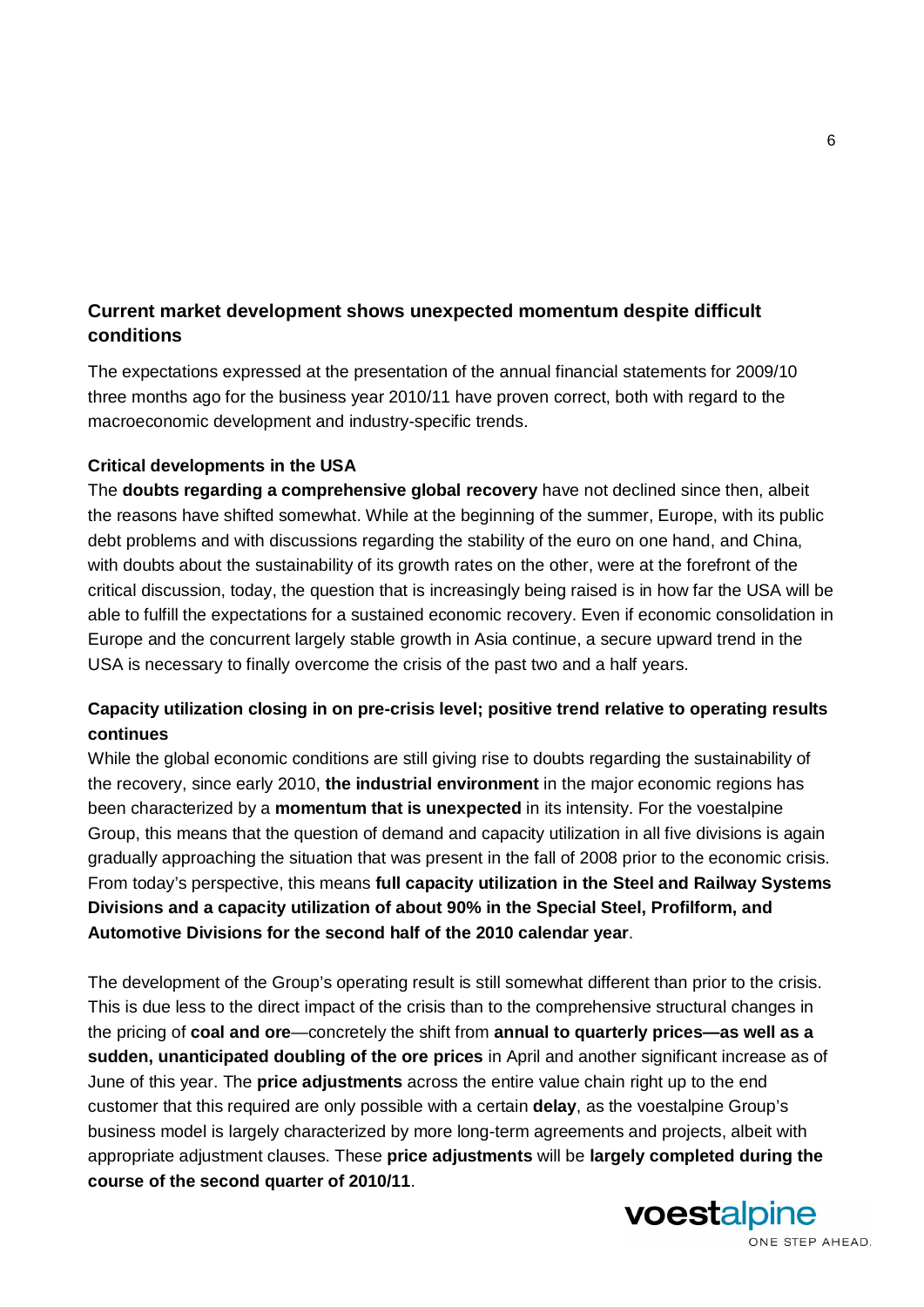At the same time, the prices for ore and coal for the rest of 2010, measured against the summer months, will be trending down rather than up. Concurrently, considering the broadly based demand from all major customer industries with the exception of the construction industry (which is only of secondary importance for the voestalpine Group), the current seasonal weakening of prices on the spot market in most of the European countries should be reversed during the course of the rest of the year due to the economic climate. From the vantage point of the manufacturers, it is expected that the non-critical inventory situation and a continuing low European import quota will support this development. Against this backdrop—even taking into consideration the still significant uncertainties regarding the development of the economic situation during the last quarter of the business year—from today's perspective, we can assume that the **operating result** of the **business year 2010/11 will substantially exceed last year's EBIT** (EUR 352 million).

#### *About the voestalpine Group*

*voestalpine is an industry leader in customized high-quality and high-tech steel products and solutions. The Group is represented worldwide by more than 360 production and sales companies in more than 60 countries throughout the world.* 

*With its highest quality flat steel products, voestalpine is one of the leading European partners of the automobile, white goods, and energy industries. Furthermore, it is the market leader worldwide in turnout technology, tool steel, and special sections, as well as number one in Europe in the production of rails.* 

*The Letter to Shareholders on the first quarter of the 2010/11 financial year is available in pdf format on our website www.voestalpine.com.* 

**For further information please contact:**  voestalpine AG Corporate Communications Gerhard Kürner voestalpine Strasse 1 4020 Linz T. + 43/50304/15-2090